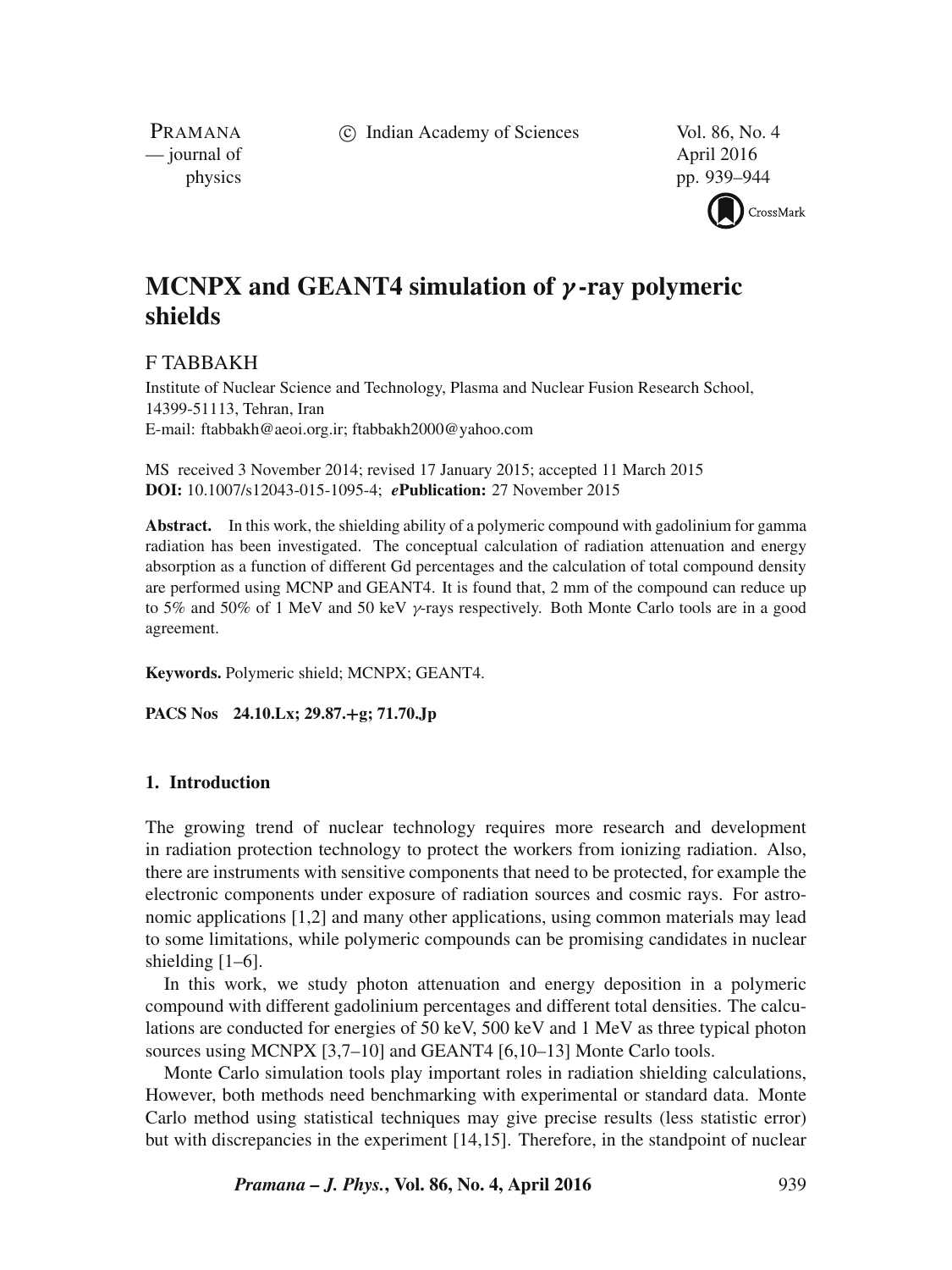# *F Tabbakh*

| Element | Atomic fraction<br>in the compound $(\%)$ |  |  |
|---------|-------------------------------------------|--|--|
| Н       | $32 - 37$                                 |  |  |
| C       | $15 - 17$                                 |  |  |
| O       | $25 - 27$                                 |  |  |
| Si      | $13 - 16$                                 |  |  |
| Gd      | $8 - 16$                                  |  |  |

|           | <b>Table 1.</b> The atomic fraction of the |  |
|-----------|--------------------------------------------|--|
| elements. |                                            |  |

safety to evaluate the reliability of MCNPX and GEANT4 results for the new materials, the same calculations were conducted for lead and tungsten which are two commonly used shielding materials, and the results are compared with ANSI/ANS [16] standard data.

## **2. Materials and method**

The high-*Z* elements like lead and tungsten are widely used as pure materials or mixed with other compounds to attenuate  $\gamma$ -rays. But, in this work, to attenuate thermal neutrons as well, we have considered gadolinium as additive to the polymer because of its large cross-section for thermal neutron [10]. The following calculations were performed for different atomic percentages of gadolinium. Table 1 presents the atomic fraction of the elements as it was defined for MCNPX and GEANT4 input materials. The density of the compound varies from 2 to 9  $g/cm<sup>3</sup>$ .

The geometry consists of a slab as shield with a surface area of 10 cm $\times$ 10 cm and various thicknesses in front of a monodirectional point source.

MCNPX (2.4.0) outputs are tallied by f1 and f6 for surface current and energy deposition respectively. Photonuclear production has been included using KAERI and LA150 photonuclear data libraries and ENDF60 and NJOY for neutron interaction.

In GEANT4, photon and neutron libraries were implemented using EMLOW6.19 and G4ENDL3.14 respectively. The neutron interactions are considered by means of G4NeutronHP-dataset in the PhysicsList.

As mentioned before, Monte Carlo results need benchmarking against experimental or standard data. Table 2 shows the comparison between the mass attenuation coefficient values ( $\mu/\rho$ ) of lead and tungsten for five typical photon energies obtained from MCNPX/GEANT4 and ANSI/ANS standard data. It is emphasized that in MCNPX and GEANT4 calculations, MCPLIB02 [17] and NIST [18] data libraries were used respectively. However, both Monte Carlo tools use standard data with regard to their libraries but the method of calculation is based on the probability of occurrence of an event that causes discrepancies presented in table 2.

### **3. Results and discussion**

Polymers as hydric compounds are used to slow down neutrons but they are not useful for γ -rays attenuation. To make these compounds applicable for γ -ray, a high-*Z* element like the previously discussed gadolinium has to be added to the compound. In the following, the attenuation of  $\gamma$ -rays is calculated for different atomic percentages of gadolinium and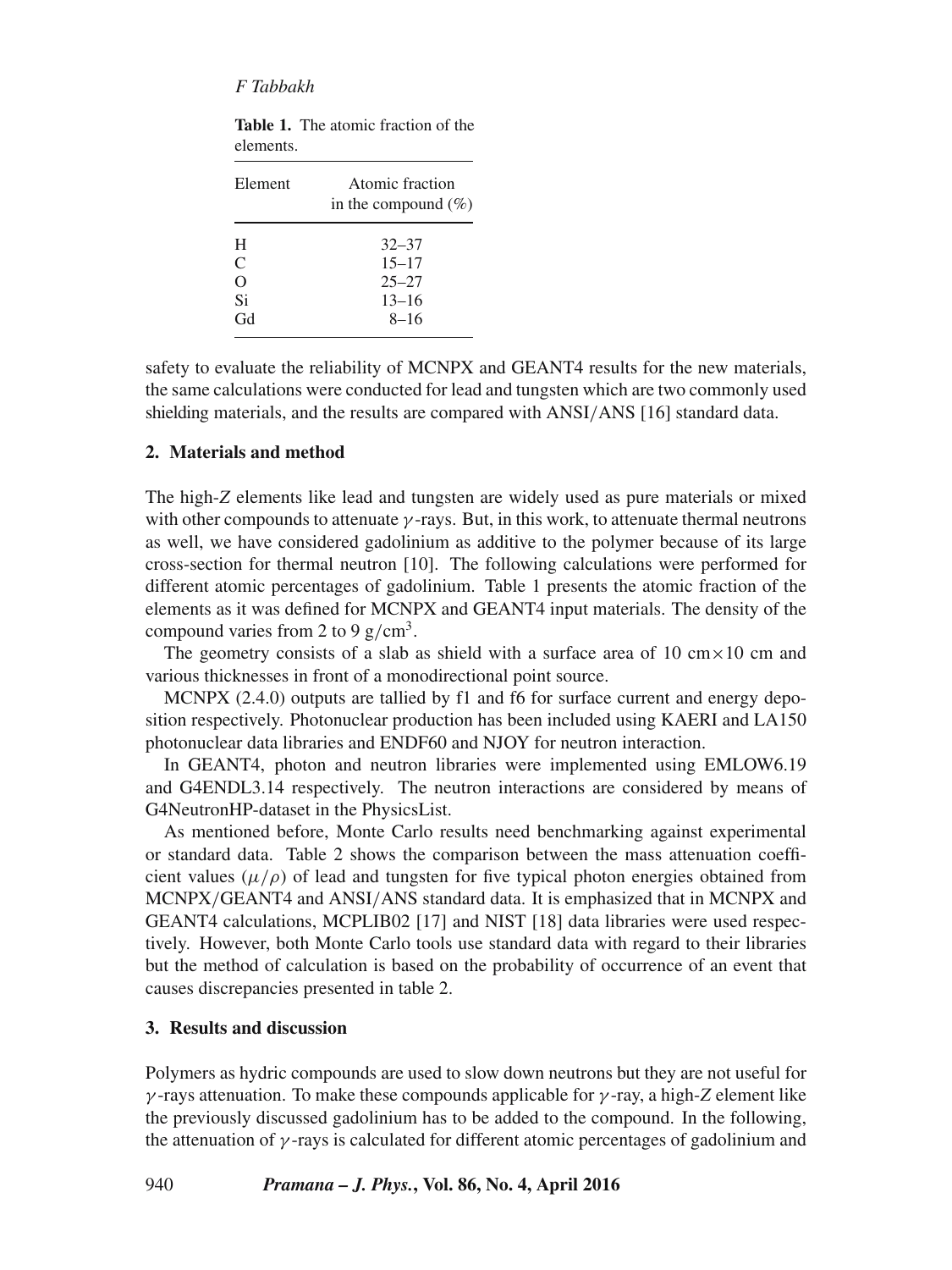|                 | Lead ( $\rho = 11.3 \text{ g/cm}^3$ ) |                 |                                                       | Tungsten ( $\rho = 19.3$ g/cm <sup>3</sup> ) |                |                |
|-----------------|---------------------------------------|-----------------|-------------------------------------------------------|----------------------------------------------|----------------|----------------|
| Energy<br>(MeV) | <b>MCNPX</b>                          | GEANT4          | ANSI/ANS<br>$\rm \left( \text{cm}^2/\text{g} \right)$ | <b>MCNPX</b>                                 | GEANT4         | ANSI/ANS       |
| 0.05            | 7.8                                   | 7.25            | 8.04                                                  | 5.77                                         | 5.3            | 5.9            |
| 0.5             | 0.101                                 | 0.113           | 0.1614                                                | 0.09                                         | 0.108          | 0.1378         |
| -1<br>2         | 0.086<br>0.052                        | 0.0612<br>0.056 | 0.071<br>0.046                                        | 0.049<br>0.029                               | 0.047<br>0.034 | 0.066<br>0.044 |
| 10              | 0.056                                 | 0.0478          | 0.0497                                                | 0.032                                        | 0.037          | 0.047          |

**Table 2.** The mass attenuation coefficient  $(u/\rho)$  of lead and tungsten for five photon energies obtained from MCNPX, GEANT4 and ANSI/ANS [16].

total compound densities. The importance of increasing the density was also investigated. The calculations were conducted for 50 keV, 500 keV and 1 MeV incident  $\gamma$ -rays.

Figure 1 shows the calculated attenuation of 50 keV photons vs. the compound thickness based on MCNPX results. The percentages of gadolinium are 4.3% with a total density of 2 g/cm<sup>3</sup>, 8.3% with two densities of 3 and 9 g/cm<sup>3</sup> and 15.4% with a density of 9 g/cm<sup>3</sup>. As one can see, a thickness of 2 mm attenuates 45%, 70% and 90% of 50 keV photons corresponding to 4.3%, 8.3% and 15.4% gadolinium respectively. The importance of density was illustrated in this figure too. The filled triangle represents lower gadolinium (8.3%) with higher density (9  $g/cm<sup>3</sup>$ ) and 100% attenuation while the empty triangle represents higher percentage of gadolinium (15.4%) but lower density (4.5  $g/cm<sup>3</sup>$ ) and 90% attenuation.

In this figure, the attenuation of gadolinium-free compound was given for comparison. The line with star symbol represents the gadolinium-free compound with density the same as the compound represented by the filled triangle (9  $g/cm<sup>3</sup>$ ) and shows 30% attenuation for 2 mm thickness.



**Figure 1.** Attenuation of 50 keV  $\gamma$ -rays vs. thickness for different gadolinium atomic fractions and total compound densities.

*Pramana – J. Phys.***, Vol. 86, No. 4, April 2016** 941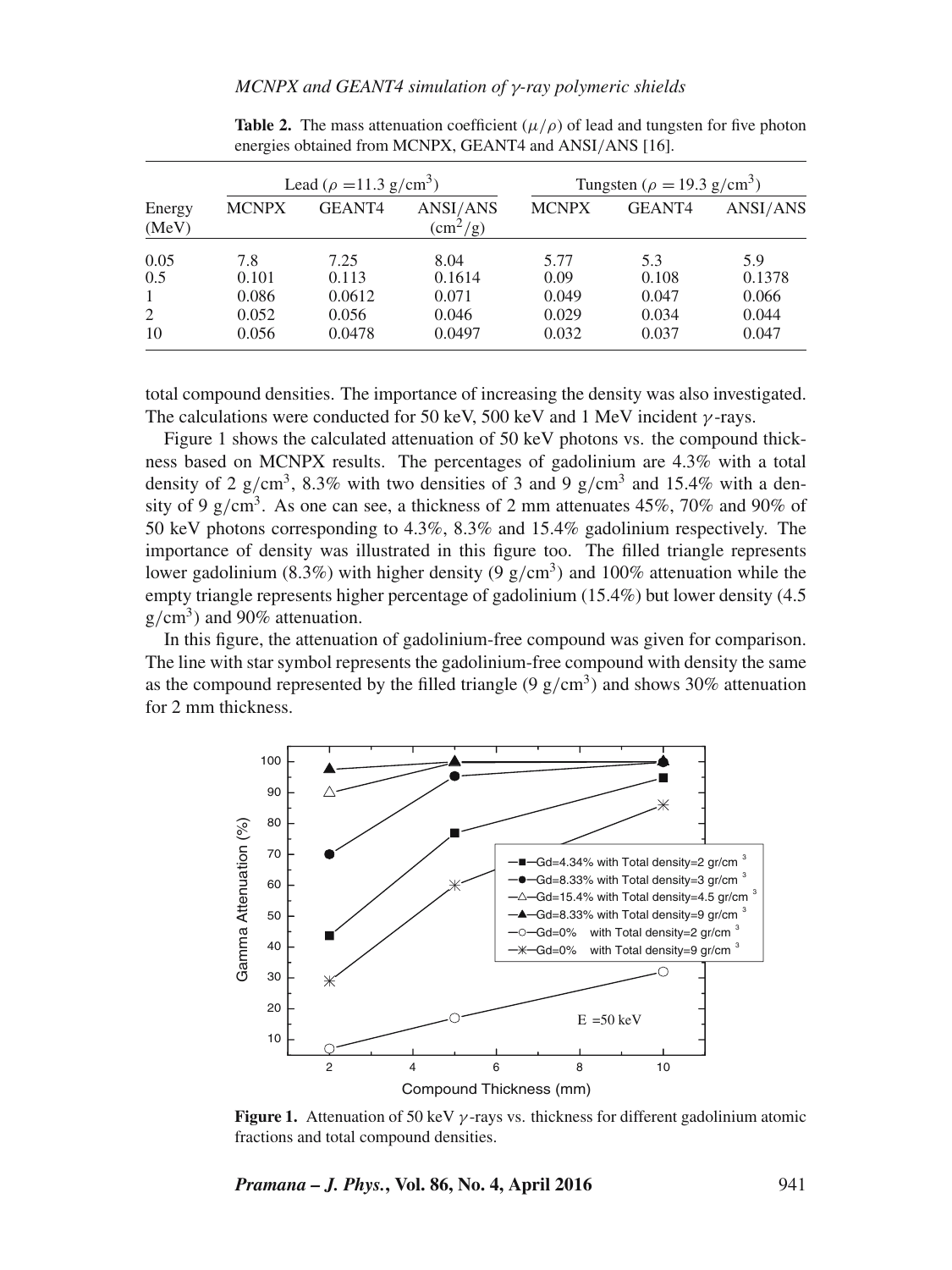

**Figure 2.** Attenuation of 500 keV γ-rays vs. thickness for different gadolinium atomic fractions and total compound densities.

Figure 2 shows attenuation of 500 keV  $\gamma$ -rays in terms of thickness based on MCNPX results. Accordingly, 2%, 2.5% and 5% attenuation can be achieved by 2 mm thickness corresponding to 4.3%, 8.3% and 15.4% gadolinium. In this figure, the importance of the density also is illustrated. 8.3% gadolinium with higher density attenuates two times more than the compound with 15.4% gadolinium with lower density corresponding to the lines with filled triangle and empty triangle respectively.

Figure 3 depicts the attenuation of 1 MeV  $\gamma$ -rays in terms of the thickness based on MCNPX results. As one can see, the maximum attenuation of 2 mm thickness is 4% corresponding to the density of 9  $g/cm<sup>3</sup>$  shown by filled triangle. One can conclude that the desirable attenuation for 1 MeV  $\gamma$ -rays is achievable by a few centimetres.



**Figure 3.** Attenuation of 1 MeV  $\gamma$ -rays vs. thickness for different gadolinium atomic fractions and total compound densities.

#### 942 *Pramana – J. Phys.***, Vol. 86, No. 4, April 2016**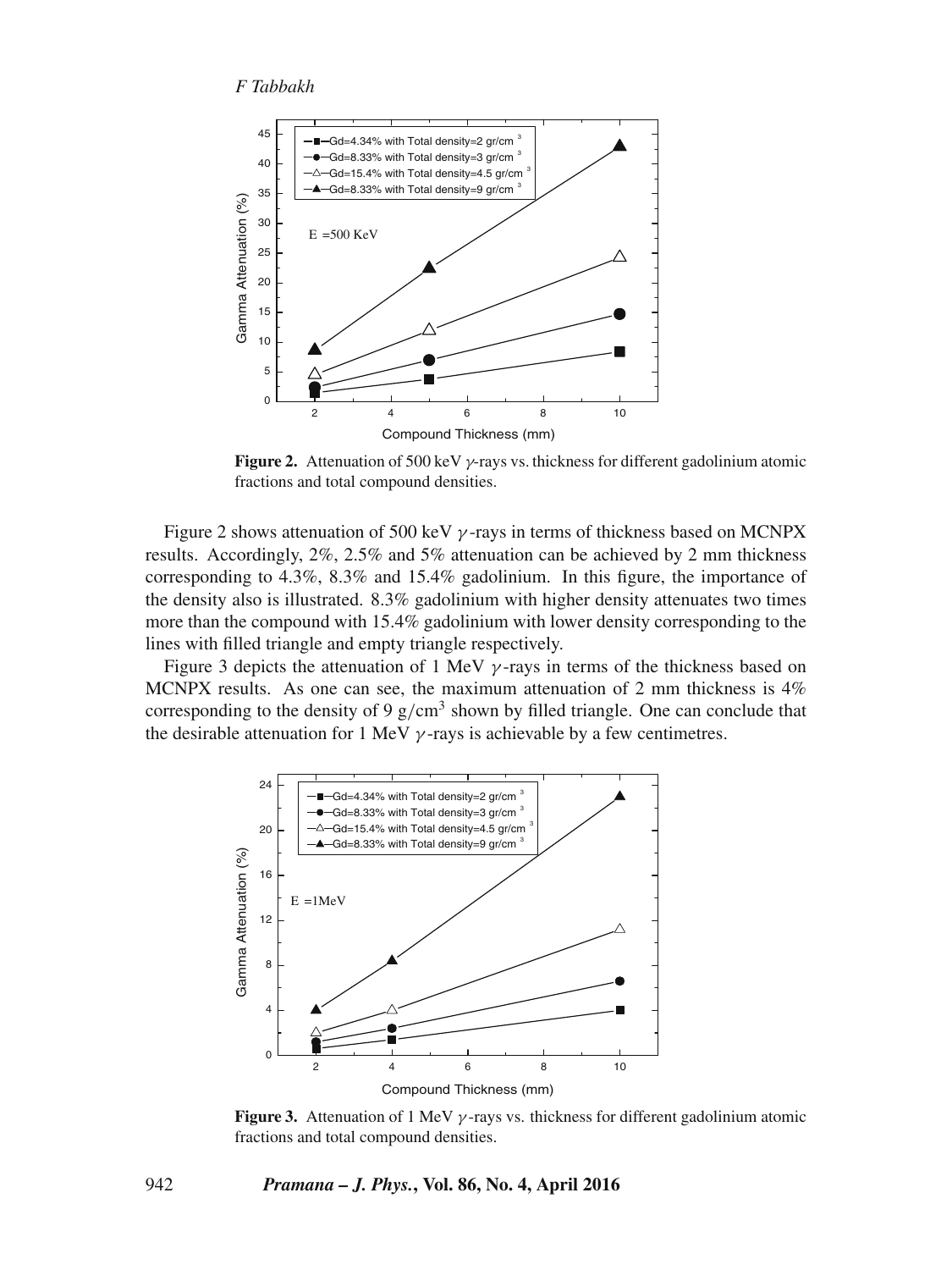

**Figure 4.** Total absorbed energy vs. incident gamma energy.

As an important parameter in shielding calculation, the total deposited energy in the materials was investigated. The deposited energy in the compound with 2 mm thickness is shown in figures 4 and 5 for gamma and thermal neutron respectively. The results were obtained from MCNPX and GEANT4 based on 8.33% gadolinium with 9  $g/cm<sup>3</sup>$  density corresponding to the line with filled triangle in the previous figures.

Figure 4 shows the ratio of the total photon energy deposited to the photon source energy as a function of source energy from 10 keV to 1 MeV. As shown in this figure, by increasing the incident photon energy, the deposited energy in the compound will decrease with respect to an interrupt around 90 keV as the absorption edge. The simulation clearly shows an enhancement in photoelectric interaction at this energy. This figure also shows less than 5% discrepancy between MCNPX and GEANT4 at absorption edge.

Figure 5 shows the ratio of the total energy deposited by the neutrons to the incident neutron energy as a function of incident neutron energy from 100 eV to 1 MeV. This figure



**Figure 5.** Total absorbed energy vs. incident neutron energy.

*Pramana – J. Phys.***, Vol. 86, No. 4, April 2016** 943